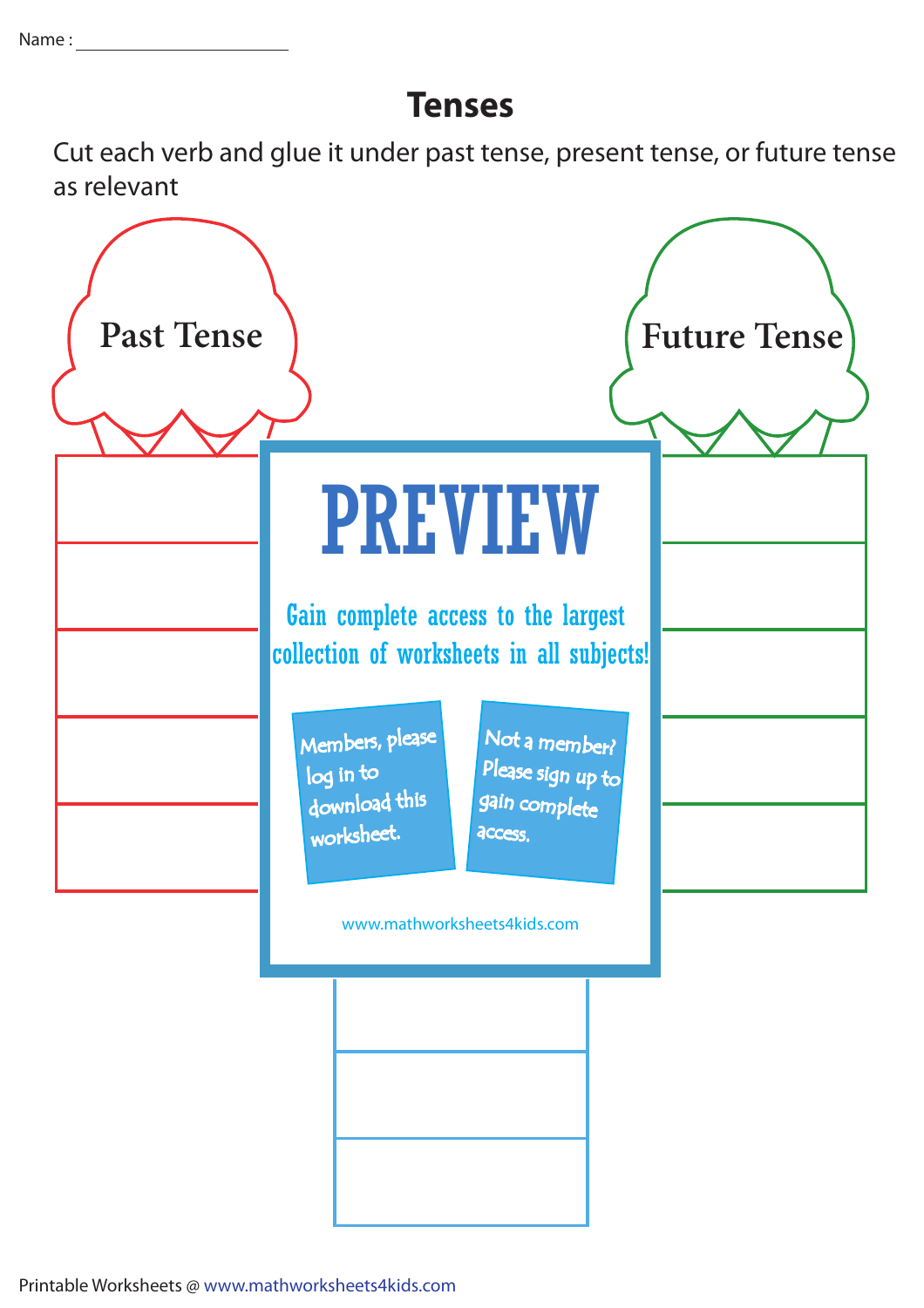$\overline{a}$ 

## **Tenses**

 $-$  - - - - -

|  | will hea     | <b>PREVIEW</b>                                                                   | freeze    |
|--|--------------|----------------------------------------------------------------------------------|-----------|
|  | bought       |                                                                                  | drive     |
|  | <b>break</b> | Gain complete access to the largest<br>collection of worksheets in all subjects! | slept     |
|  | made         | Members, please<br>Not a member?<br>Please sign up to<br>log in to               | leave     |
|  | sang         | download this<br>gain complete<br>worksheet.<br>access.                          | vill lead |
|  |              | www.mathworksheets4kids.com                                                      |           |